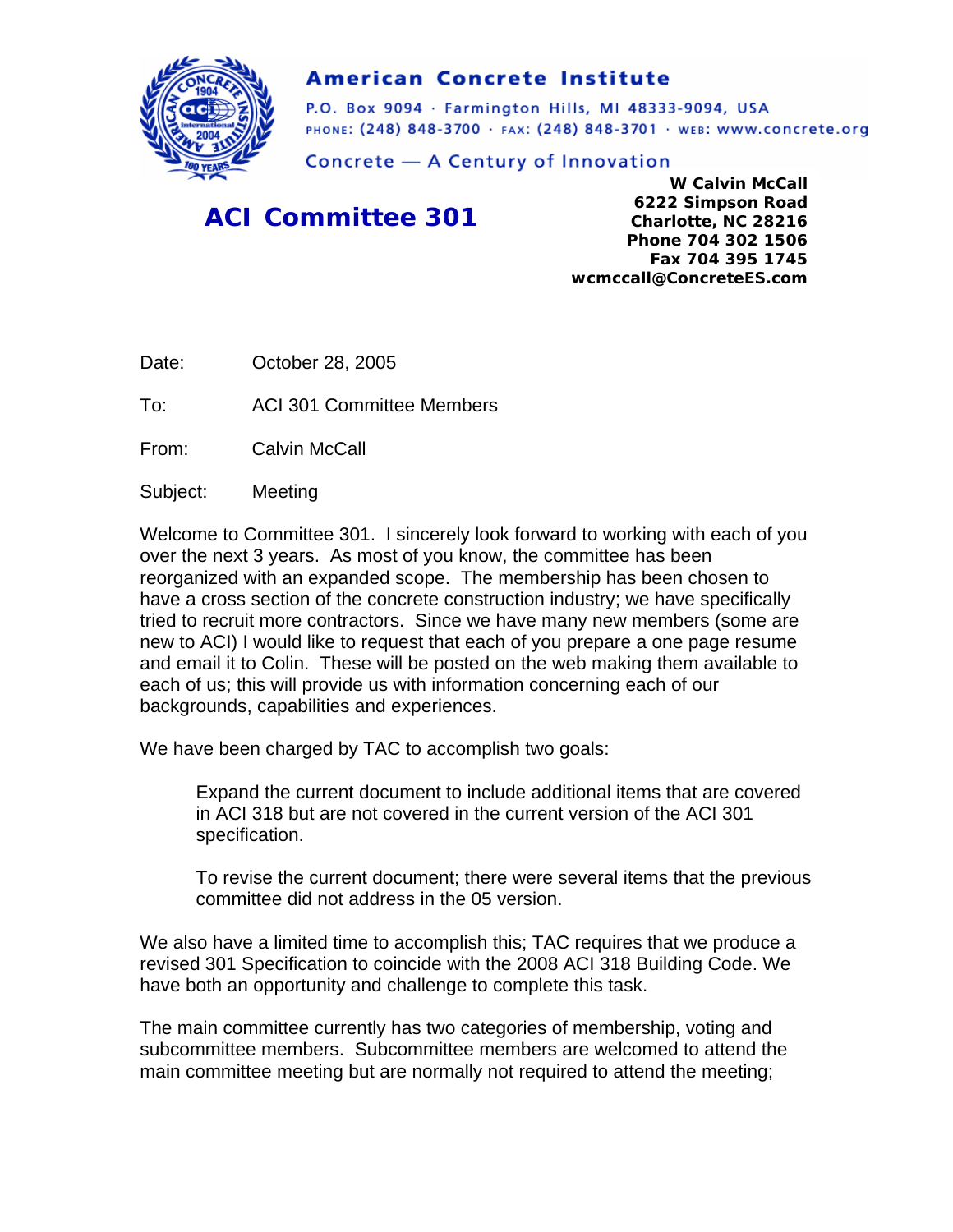however, I would like for everyone to attend the Sunday morning 301 main committee meeting. It will be a short meeting.

The committee will be using the committee website extensively; if you have not been to the website, I invite you to surf to the site and become familiar with it and the available information. Please look in the draft documents and find a working draft of the current 301 document. This draft has been reformatted so that the specification and the checklist are side by side. This should facilitate working with the document.

I firmly believe that specifications are a very important part of both ACI and the construction industry. Specifications form a contract between the owner and the contractor; it is our responsibility to produce specifications that complement codes, that are fair both to the contractor and the engineer, that permit the contractor with reasonable freedom to use means and methods to construct the structure and at the same time produce a structure that meets the specifications. I would like for us to consider performance specifications where ever possible and produce a new version of 301 that is clear, concise and written so that it can not be misunderstood. We have a challenge but it is one that we can accomplish if we all work together.

Attached is a committee schedule, an agenda, a list of committee members and subcommittee members. There is also a roster attached; check your info and if it is not correct, go the ACI 301 committee website and make the corrections.

Look forward to seeing you in Kansas City.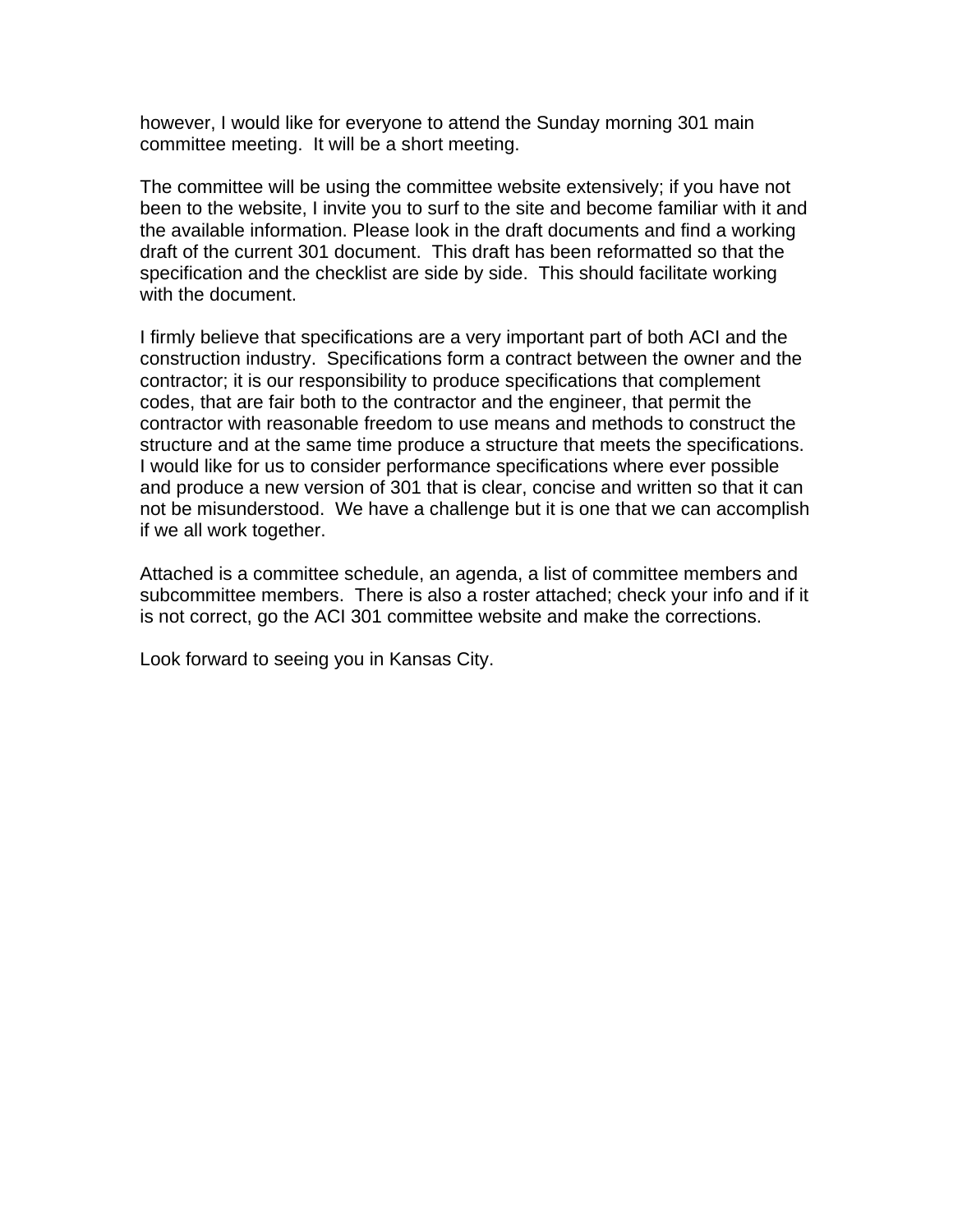# **ACI 301 - Specifications for Structural Concrete Agenda**

| Sunday November 6, 2005  | $8:30$ AM $-$ 10:00 AM | <b>Room C 2215 A</b> |
|--------------------------|------------------------|----------------------|
| Monday, November 7, 2005 | $2:00$ PM $-6:00$ PM   | C 4300E              |

- 1. Call to Order
- 2. Introduction of Members
- 3. Announcements
	- a) Next meeting–Charlotte, NC<br>b) Changes in membership
	- Changes in membership
	- c) Roster update<br>d) Web site
	- Web site
	- e) Other announcements
- 4. Convention Goals
- 5. Subcommittee Reports:
	- a) 301 A
	- b) 301 B
	- c) 301 C<br>d) 301 D
	- d) 301 D
	- e) 301 E<br>f) 301 F
	- 301 F
	- g) 301G
	- h) 301 H
- 6. Old Business
- 7. New Business
- 8. Adjourn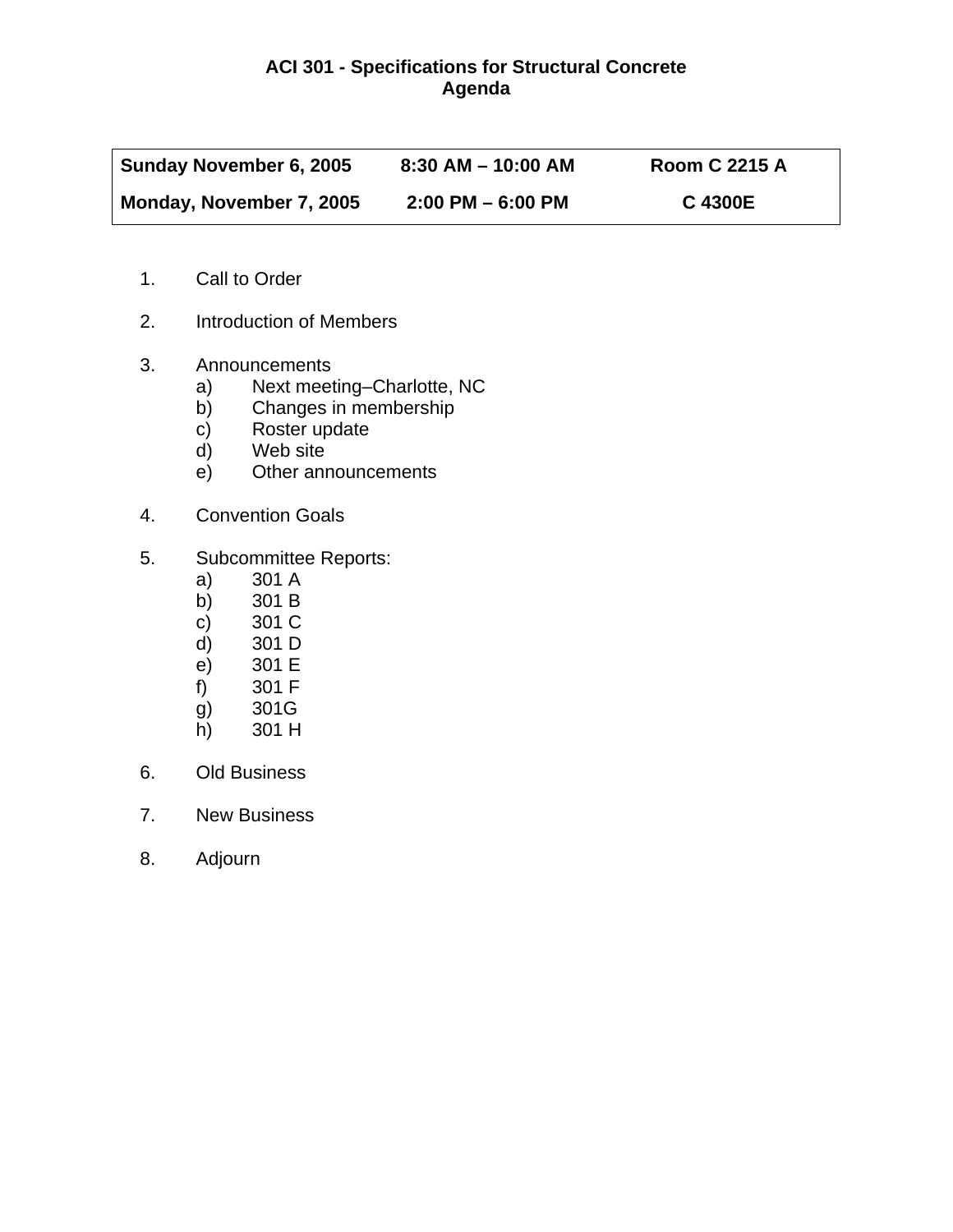#### **Voting Members**

McCall W Calvin (Chair) Concrete Engineering Specialists 6222 Simpson Rd Charlotte, NC 28216-5886 Phone: (704) 392-1506 Fax: (704) 395-1745 E-mail: wcmccall@concretees.com

Lobo, Colin L (Secretary) **NRMCA** 900 Spring St Silver Spring, MD 20910-4015 Phone: (240) 485-1160 Fax: (301) 585-4219 E-mail: clobo@nrmca.org

Anderson, James Edward Master Builders Inc 1044 Geranium Drive Henderson, NV 89015 Phone: (702)558-8439 Fax: (702)566-9679 E-mail: james.anderson@degussa.com

Ardahl, Jon B Black & Veatch 863 N 1884th Rd Lecompton, KS 66050-4078 Phone: (785)887-9991 Fax: (800)852-6041 E-mail: ard00097@netzero.net

Carino, Nicholas J **Consultant** 9405 Eagleton Ln Gaithersburg, MD 20886-1242 Phone: (301) 975-6063 Fax: (301) 869-6275 E-mail: ncarino@nist.gov

Carreira, Domingo J Illinois Inst of Technology 6014 N Campbell Chicago, IL 60659-4107 Phone: (773)338-4238 Fax: (773)338-4238 E-mail: carreira@iit.edu

Covarrubias Juan Pablo Chilean Cement & Concrete Inst Pio X 2455 Providencia Santiago, 751-0602 Chile Phone: 56-22-326777 Fax: 56-22-339765 E-mail: jpcovarrubias@ich.cl

Diaz,Mario US Dept of Energy 1551 Hillshire Dr Las Vegas, NV 89134 Phone: (702) 821-8408 Fax: (702) 821-9402 E-mail: mario\_diaz@ymp.gov

Dorfmueller, Daniel P D P Dorfmueller Co Inc 932 Natalie Ln Lebanon, OH 45036-8378 Phone: (513) 313-3684 Fax: (513) 870-9122 E-mail: dorf@go-concepts.com

Engelman, Alphonse E Engelman Construction Inc 4702 Indian Creek Road Macungie, PA 18062 Phone: (610) 967-5677 Fax: (610) 967-4128 E-mail: engelmanco@fast.net

Freedman Sidney Precast - Prestressed Conc Inst Ste 500 209 W Jackson Blvd Chicago, IL 60606-6938 Phone: (312) 786-0300 Fax: (312) 786-0353 E-mail: sfreedman@pci.org

Gustafson, David P Conc Reinforcing Steel Inst 933 N Plum Grove Rd Schaumburg, IL 60173-4758 Phone: 847517120013 Fax: (847) 517-1206 E-mail: dgustafson@crsi.org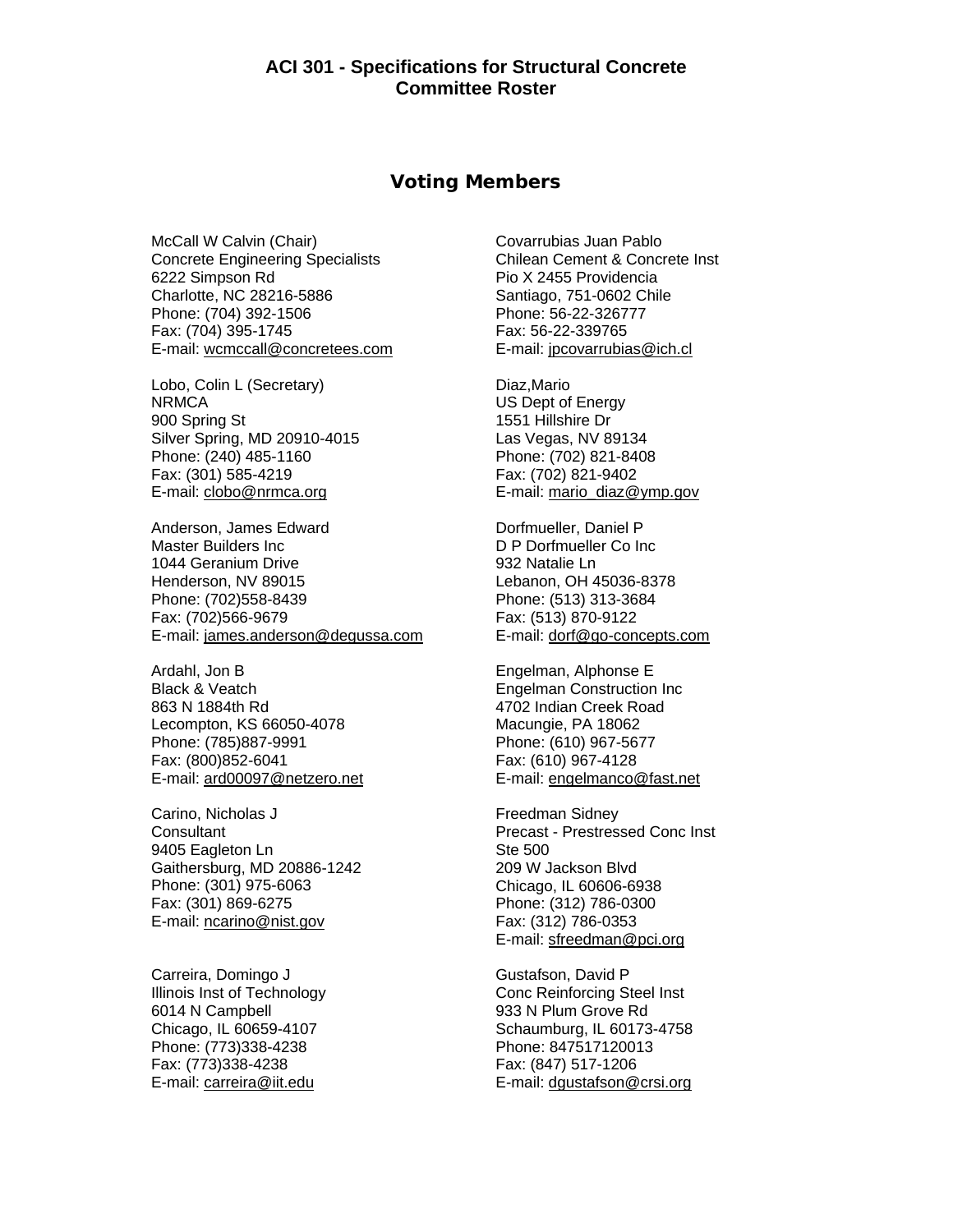Haught, Jerry S Rinker Materials Corp 1557 Jupiter Park Dr / Ste 1 Jupiter, FL 33458-8083 Phone: (561) 745-5253 Fax: (561) 746-1727 E-mail: jhaught@rinker.com

Hover, Kenneth C Cornell University 302 Hollister Hall Ithaca, NY 14853-3501 Phone: (607)255-3406 Fax: (607)255-9004 E-mail: kch7@cornell

Jaycox, Claude E Municipal Testing Lab Inc 102 New South Road Hicksville, NY 11801 Phone: (516)938-7120 Fax: (516)938-3858 E-mail: cjay418@hotmail.com

Lee, James A Devine Tarbell & Associates PO Box 37916 / MC WC23E Charlotte, NC 28237-7916 Phone: (704) 342-7392 Fax: (704) 377-4185 E-mail: james.lee@devinetarbell.com

Parnes Jerry DMJM+HARRIS 24 Riverview Avenue Ardsley, NY 10502 Phone: (212) 607-4140 Fax: (914) 693-6980 E-mail: jerry.parnes@dmjmharris.com

Pergalsky Aimee Northeast Ohio Concrete Promotion Council 20105 Scottsdale Blvd Shaker Heights, OH 44122 Phone: (216)870-0020 Fax: (216)491-4909 E-mail: geoaimee@aol.com

Prenger, Henry B Lafarge North America 2001 Wharf Rd Baltimore, MD 21219-1022 Phone: (410) 925-0411 Fax: (410)388-1206 E-mail: henry.prenger@lafarge-na.com

Robinson, G Michael Carolina Stalite Co 4520 Baymar Drive #102 Raleigh, NC 27612 Phone: (919) 787-8415 Fax: (919) 787-8415 E-mail: gmikerobinson@aol.com Cell: (919) 349-1454

Suprenant, Bruce Concrete Engineering Specialists 7720 Ferris Way Boulder, CO 80303-3223 Phone: (303) 499-0264 Fax: (303) 494-7360

Tadros, Wahid A California Engineering Contractors Inc 20 Happy Valley Rd Pleasanton, CA 94566-9792 Phone: (925)461-1500 Fax: (925)461-0150 E-mail: wtadros@cecmcc.com

Tarr, Scott M **CTLGroup** 5400 Old Orchard Rd Skokie, IL 60077-1030 Phone: (847) 972-3230 Fax: (847) 965-6541 E-mail: starr@ctlgroup.com

Teerman, Robert L Walker Parking Consultants 505 Davis Rd Elgin, IL 60123-1303 Phone: (847) 697-2640 Fax: (847) 697-7439 E-mail: bob.teerman@walkerparking.com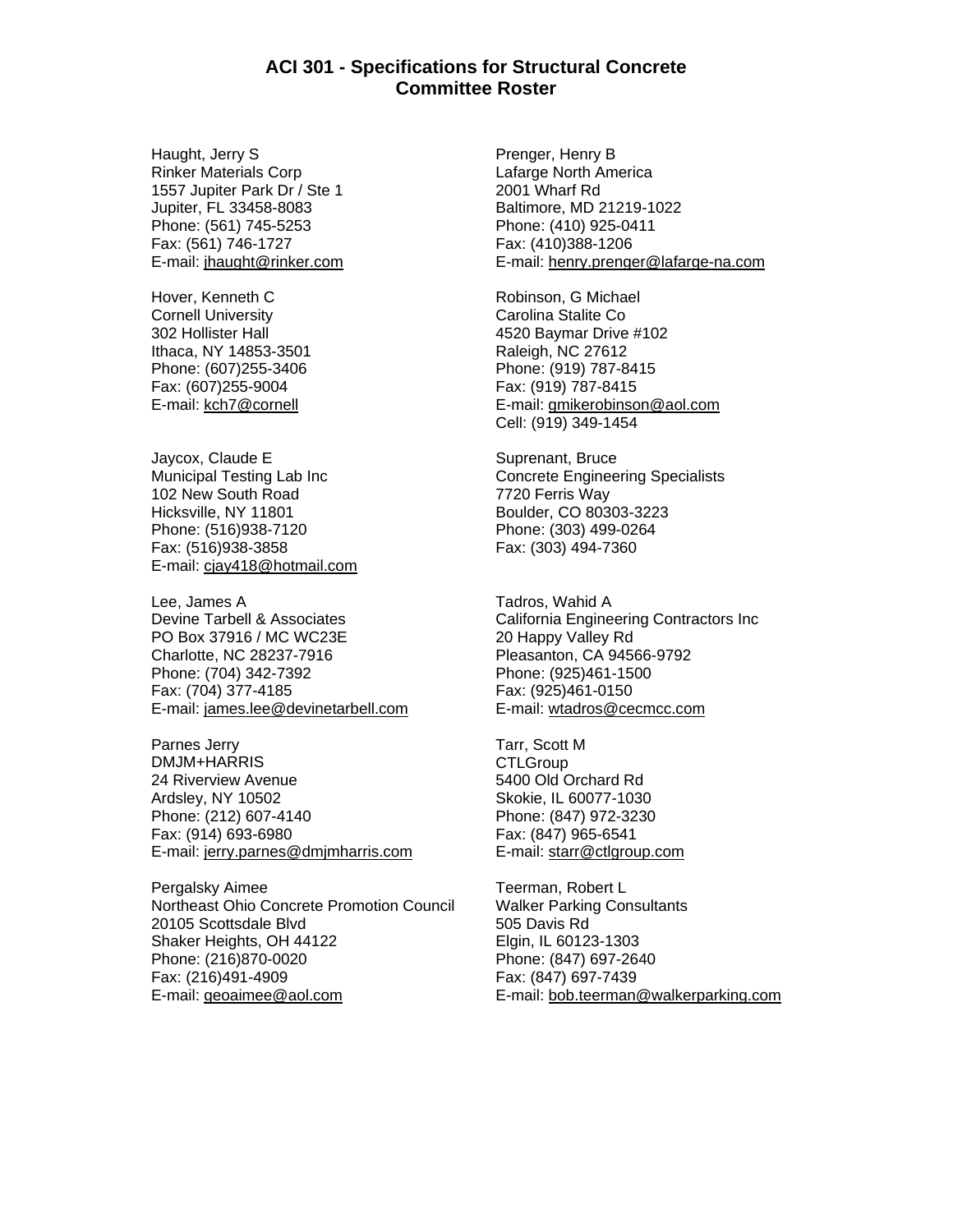Weiss, Arthur T VersaFlex Incorporated 1066 Park Circle NW Conyers, GA 30012 Phone: (770)860-1942 Fax: (770)860-0434 E-mail: aweiss7501@aol.com

Wilson, Michelle L Portland Cement Association 5420 Old Orchard Rd Skokie, IL 60077-1053 Phone: (847) 972-9034 Fax: (847)966-9781 E-mail: mwilson@cement.org

Whisonant, Michael A Transit Mix Concrete Fl 6 2525 N Stemmons Fwy Dallas, TX 75207-2401 Phone: 214-589-8971 Fax: 214-589-8171 E-mail: mike.whisonant@trin.net

## **Sub-Committee Members**

Anderson, Scott Michael The Pankow Companies 2101 Webster St / Ste 1500 Oakland, CA 94612-3056 Phone: (510) 893-5170 -231 Fax: (510) 893-5199 E-mail: sanderson@pankow.com

Becker, Roger J Spancrete Industries Inc P O Box 828 Waukesha, WI 53187-0828 Phone: (414)290-9000 Fax: (414)290-9120 E-mail: rbecker@spancrete.com

Caldarone, Michael A **CTLGroup** 5400 Old Orchard Road Skokie, IL 60077-1030 Phone: (847) 972-3148 Fax: (847) 965-6541 E-mail: mcaldarone@ctlgroup.com Cell: (847) 650-9447

Close, Steven R Jorgensen & Close Assoc Inc 350 Indiana St/#720 Golden, CO 80401 Phone: (303)989-9000 Fax: (303)989-9003 E-mail: steve@close-associates.com

Fricks, Greg K Fricks Floor Systems 3000 W Loop 820 S Fort Worth, TX 76116-5990 Phone: (817) 307-1506 Fax: (817)654-0385 E-mail: GKF@FRICKSFLOORSYSTEMS.COM

Gajda, John W **CTLGroup** 5400 Old Orchard Rd Skokie, IL 60077-1030 Phone: (847) 972-3140 Fax: (847) 965-5416 E-mail: jgajda@ctlgroup.com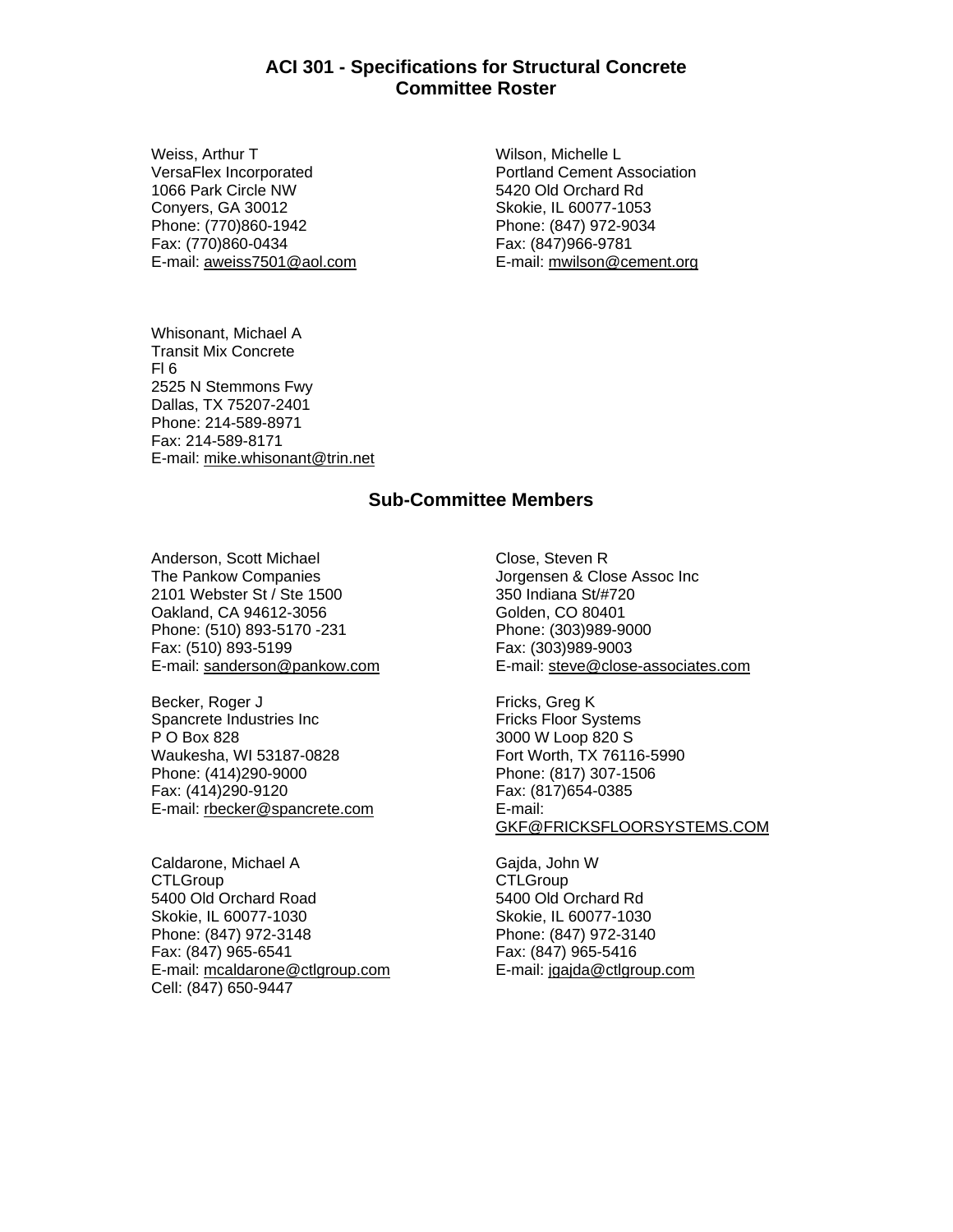Gebler, Steven H 4647 Lake Point Cir Long Grove, IL 60047-8235 Phone: (847)972-3232 Fax: (847)965-6541 E-mail: sgebler@ctlgroup.com Cell: (847) 921-8008

Greene, Thomas M W R Grace & Company 4323 Crites St Houston, TX 77003-1311 Phone: (281) 482-1409 Fax: (281) 482-3690 E-mail: thomas.m.greene@grace.com

Jenkins, Robert S 1066 Eden Ave SE Atlanta, GA 30316-2575 Phone: (404)627-9748 Fax: (404)624-4906 E-mail: bobjenk@bellsouth.net

Jorn, Larry P Baker Concrete Construction 990 N Main St Monroe, OH 45050 Phone: (513) 539-4271 - Fax: (513) 539-4364 - E-mail: jornl@bakerconcrete.com

Kaufman, Alfred L RMC Pacific Materials 4750-A Norris Canyon Road San Ramon, CA 94583 Phone: (510)853-0499 Fax: (925)866-2983 E-mail: akaufman@rmcpmi.com

Keck, Roy H Lafarge NA 12735 Morris Road Ext Suite 300 Bldg 200 Alpharetta, GA 30004-8903 Phone: (678) 746-2247 Fax: (678) 746-2356 E-mail: roy.keck@lafarge-na.com Krohn, Jason J Precast-Prestressed Conc Institute 209 West Jackson Blvd Ste 500 Chicago, IL 60606-6938 Phone: (312)786-0300 Fax: (312)786-0353 E-mail: jkrohn@pci.org

Lemay, Lionel A Natl Ready Mixed Conc Association 1244 Crane Blvd Libertyville, IL 60048-3014 Phone: (847) 918-7101 Fax: (847) 918-7239 E-mail: llemay@nrmca.org

MacDonald, Kevin A Cemstone Concrete Products Co 2025 Centre Pointe Blvd / Ste 300 Mendota Heights, MN 55120-1259 Phone: (651) 686-4224 Fax: (651) 688-0124 E-mail: kmacdonald@cemstone.com

Malerk,Thomas FL Dot State Materials Ofc 5007 NE 39th Ave Gainesville, FL 32609-2604 Phone: (352) 955-6620 Fax: (352) 955-6623

Meinheit, Donald F Wiss Janney Elstner Assoc 120 N Lasalle St / Ste 2000 Chicago, IL 60602-2452 Phone: (312) 372-0555 Fax: (312) 372-0873 E-mail: dmeinheit@wje.com

Phillips,Dennis Baker Concrete Const Inc 900 N Main St Monroe, OH 45050 Phone: (513) 539-4030 Fax: (513) 539-4279 E-mail: phillips@bakerconcrete.com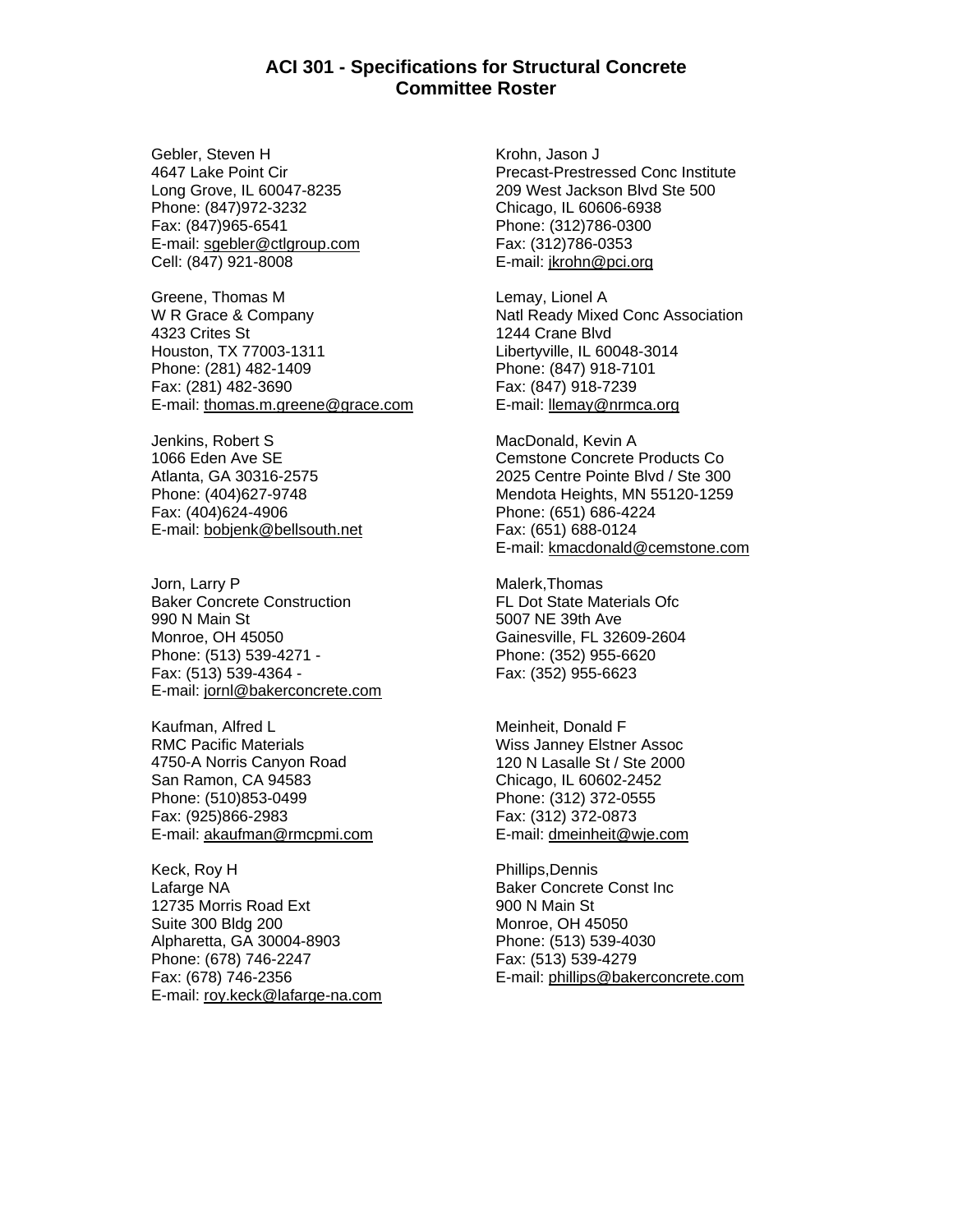Richardson, Robert C R C Richardson & Associates 10930 E San Tan Blvd Sun Lakes, AZ 85248-7903 Phone: (480)895-8809 Fax: (480)895-2870 E-mail: rcrassoc@att.net

Ries, John Expanded Shale Clay Slate Inst Ste 102 2225 Murray Holladay Rd Salt Lake City, UT 84117-5385 Phone: (801) 272-7070 Fax: (801) 272-3377 E-mail: jries@escsi.org

Russell, Edward D CTS Cement 131 Simmons Ridge Johnson City, TN 37604 Phone: (423)283-7546 Fax: (423)283-7558 E-mail: eddrussell@att.net

Scurto, Greg Scurto Cement Construction Ltd 1675 Todd Farm Dr Elgin, IL 60123-1146 Phone: (847) 931-7023 Fax: (847) 931-8219 E-mail: gregs@scurtocement.com

Sennour, Larbi M Consulting Engineers Group Inc 2455 NE Loop 410 / Ste 125 San Antonio, TX 78217-6702 Phone: (210)637-0977 Fax: (210)637-1172 E-mail: larbi@cegtex.com

Sherman, William C Camp Dresser & McKee Inc 1331 17th St #1200 Denver, CO 80202-1562 Phone: (303)298-1311 Fax: (303)293-8236 E-mail: shermanwc@cdm.com

Steinbicker, Joseph J Steinbicker & Associates Inc # 201 925 Factory Rd Dayton, OH 45434-6169 Phone: (937) 429-2759 Fax: (937) 429-5510 E-mail: joes@sai-engineers.com

Wagner, Gregory R THP Limited Inc 100 E 8th St Cincinnati, OH 45202-2129 Phone: (513) 241-3222 Fax: (513) 241-2981 E-mail: gwagner@thpltd.com